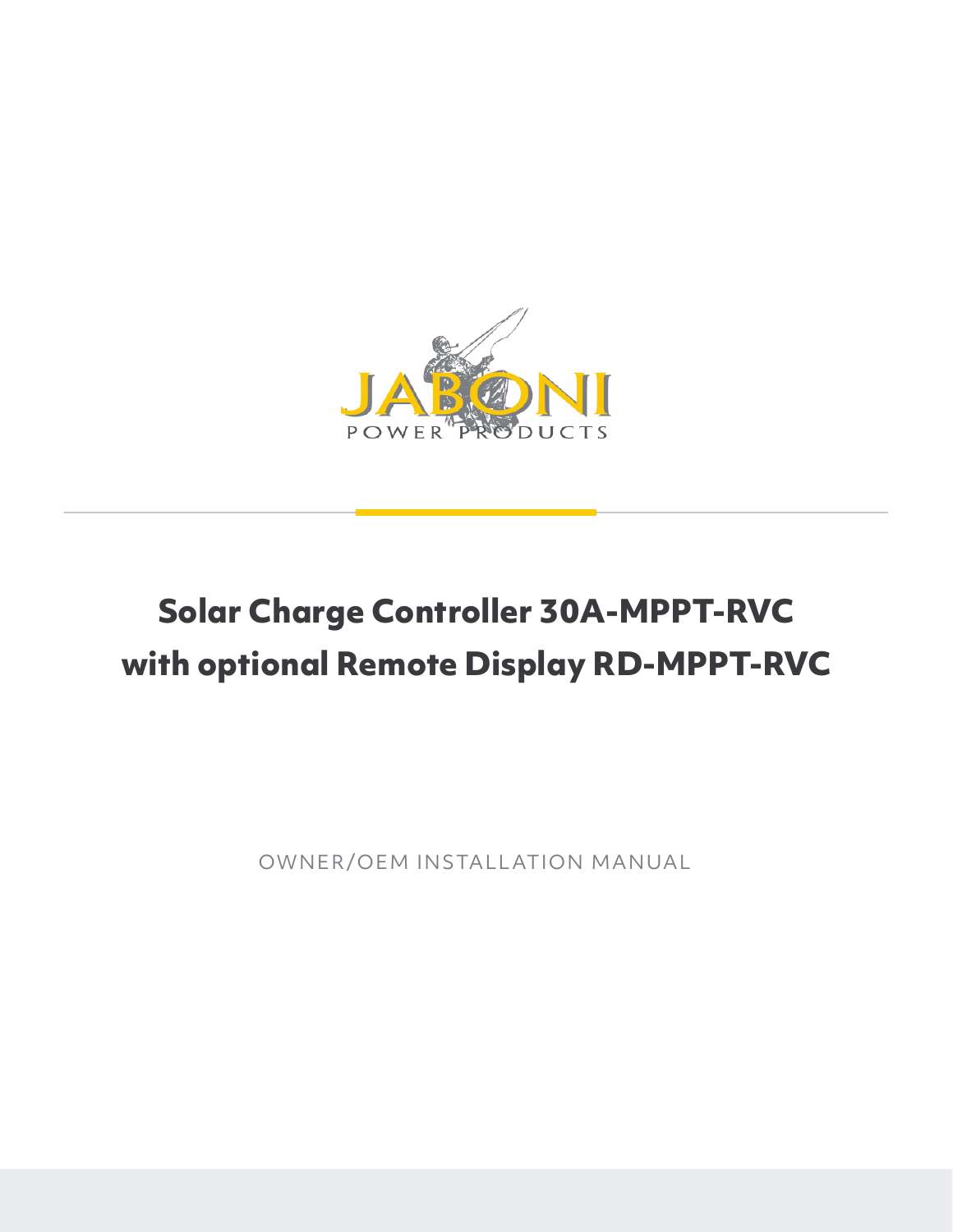

# **Table of Contents**

| 1            | <b>INTRODUCTION</b><br>PAGE 1    | 5                | <b>CARE &amp; MAINTENANCE</b><br>PAGE 10 |
|--------------|----------------------------------|------------------|------------------------------------------|
| $\mathbf{2}$ | <b>SAFETY</b><br>PAGE 2          | $\boldsymbol{6}$ | <b>TROUBLESHOOTING</b><br>PAGE 11        |
| 3            | <b>INSTALLATION</b><br>PAGES 3-4 | $\mathbf{7}$     | <b>WARRANTY</b><br>PAGE 12               |
| 4            | <b>OPERATION</b><br>PAGES 5-9    | 8                | <b>DATA SHEET</b><br><b>PAGES 13-14</b>  |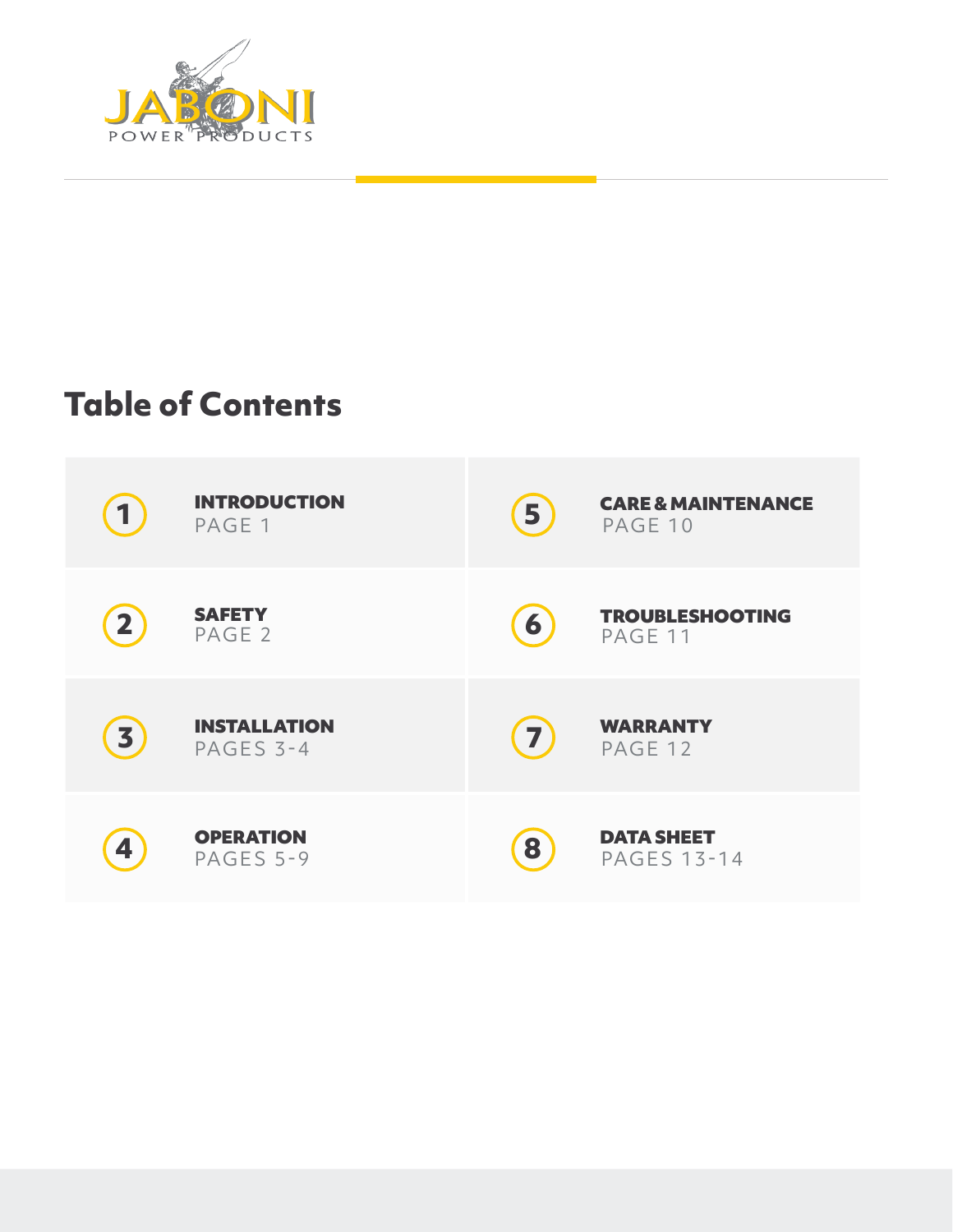**Introduction**



# **Introduction**

KEEP THIS GUIDE IN A SAFE PLACE FOR FUTURE REFERENCE. INSTALL ATION MUST BE PERFORMED BY A TRAINED TECHNICIAN ACCORDING TO LOCAL AND NATIONAL STANDARDS.

THANK YOU for purchasing the state of the art, Jaboni Power Products (JPP) MPPT Solar Charge Controller. With proper maintenance our product offers you a reliable means of converting solar energy to 12Vdc voltage to charge your low voltage battery system in an effective and efficient manner. Our controller also protects your battery from being overcharged by the solar panel.

The unit can communicate over the RVC-bus with an optional JPP "Remote" connected directly to the unit or other installed devices, including third party displays.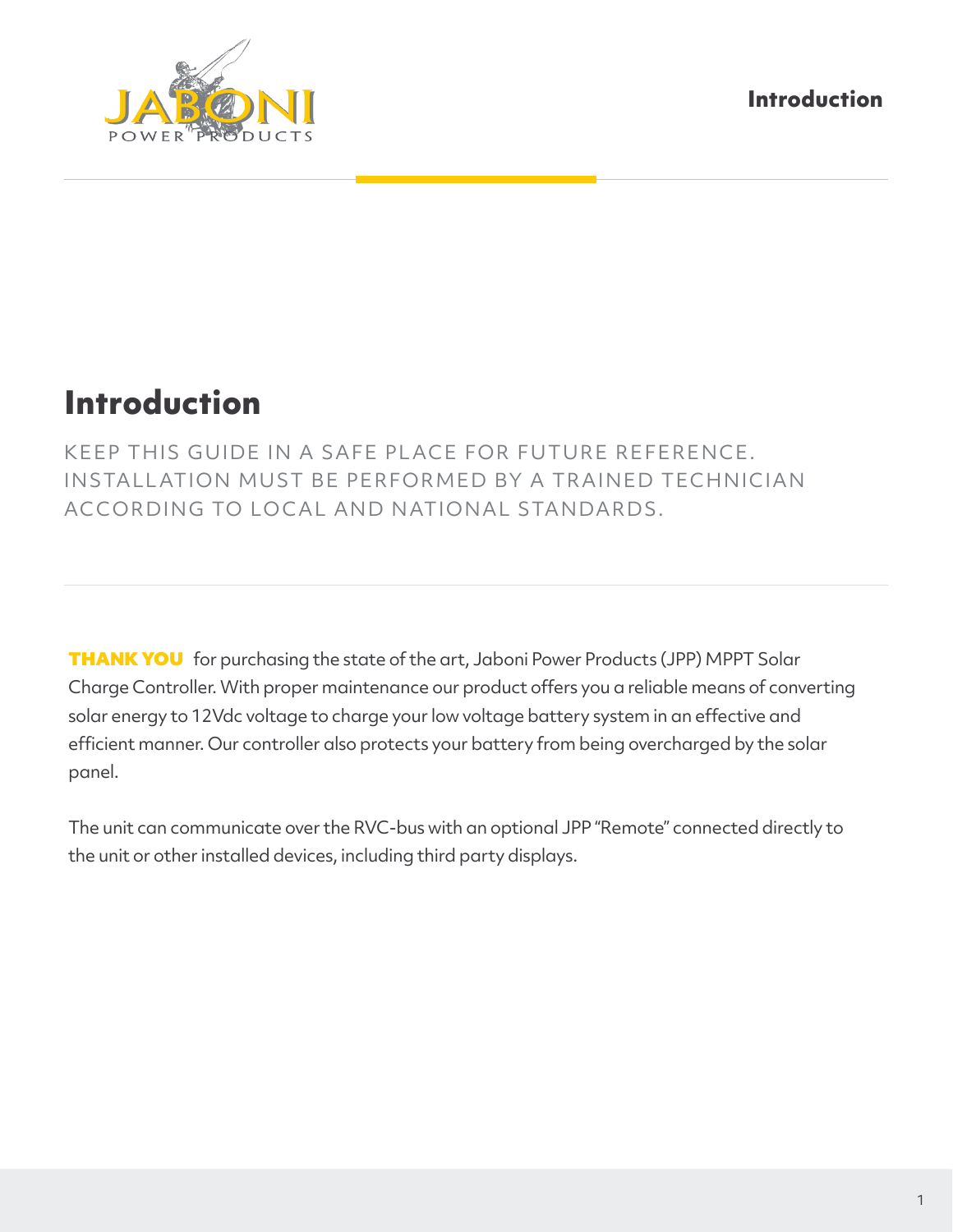**Safety**



# **Safety**

**NOTE:** THIS EQUIPMENT DOES NOT CONTAIN ANY SERVICEABLE PARTS. DO NOT OPEN.



## **A** EXPLOSION HAZARD:

**DO NOT** use the unit in enclosed, non-ventilated areas, in the vicinity of flammable fumes or gasses such as propane tanks or battery compartments, exposure to high heat or prolonged freezing conditions. These may decrease the working life of the unit or void the warranty.

- Use only with 12Vdc battery systems.
- **Do not** exceed the voltage and current ratings of the controller.
- Use only a solar array rated for 12Vdc batteries (40 Voc max.).
- **Do not** short circuit the solar array and/or the load while connected to the unit. This will permanently damage the unit and not be covered under warranty
- Protect the controller from direct sunlight.

Install the unit as close to the battery bank as possible. The battery acts as a low pass filter reducing the chance for electrical noise, ripple, and interferences that may get into the unit. We recommend using battery wires (+ and -) no longer than 6 feet each one when possible.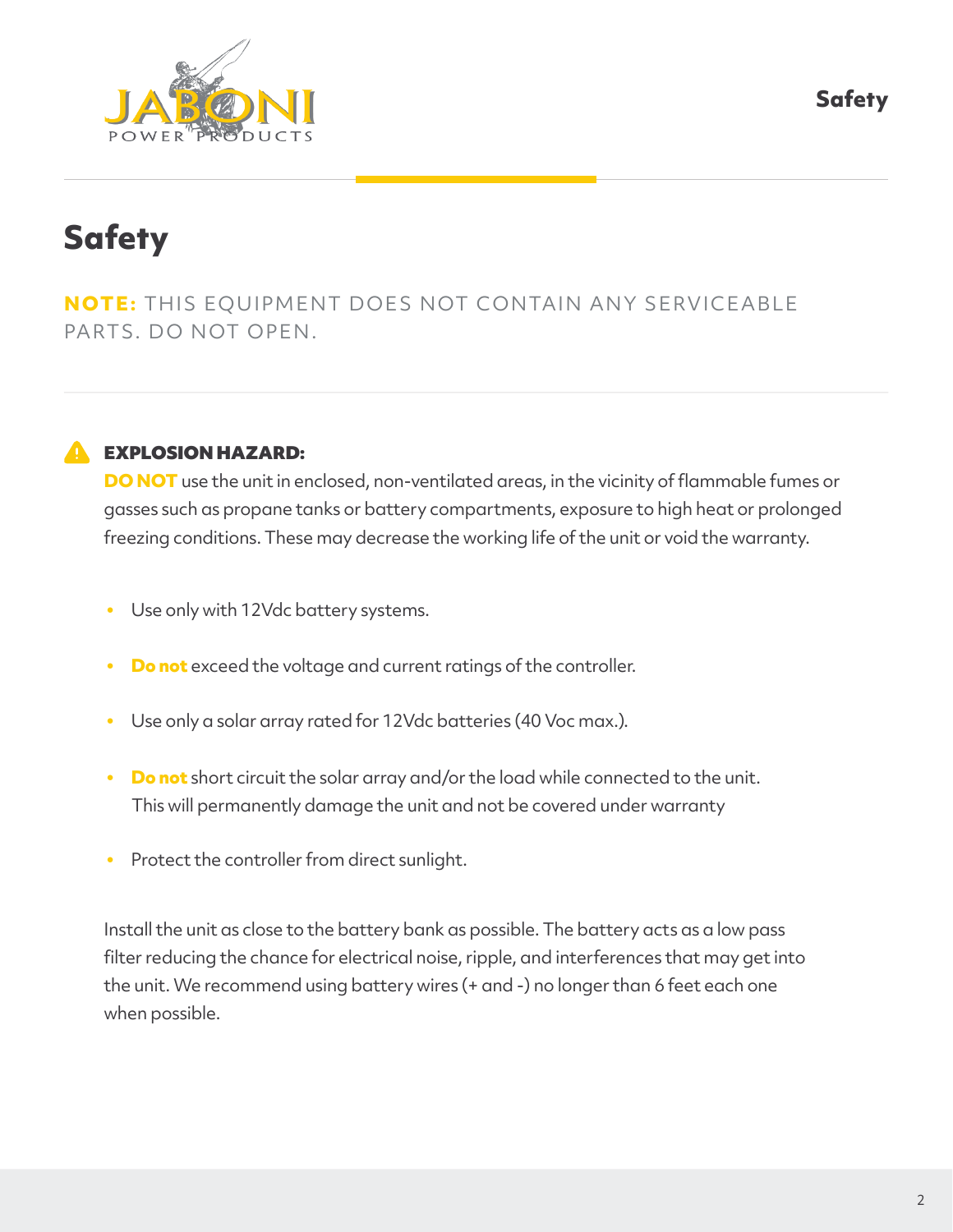

# **Installation**

THIS UNIT WAS DESIGNED TO FUNCTION IN A PROTECTED ENVIRONMENT.

## MOUNTING YOUR DEVICE

Select a mounting location near batteries. Mount device in an area not used for storing items, as this could reduce clearance requirements, obstruct ventilation openings and affect the performance of the controller. Select a mounting location that will prevent excessive heat, water, moisture, dust and dirt entering the unit. All installation should be tested for overall performance.

## ELECTRICAL LIMITS:

Please verify that the voltages of the battery and DC-power system is 12 Vdc, and expected solar input between 16 and 40 Vdc.

- Recommended fuse or breaker ratings: 30 A at PV input, 40 A at Batt.
- A Programming Cable is available as an option to update firmware if it is available and for diagnosis.

### ORIENTATION:

The Charge Controller Unit must be installed with the cooling fins vertically oriented. Ensure a minimum of free space of 2 inches all around the unit.

## BATTERY & SOLAR CONNECTIONS

## CONNECTIONS:

All wires should be connected without voltage present (e.g. Trip breaker, remove fuses, cover solar panels).

### WARNING:

Wrong wire connections will damage the unit and void any warranty.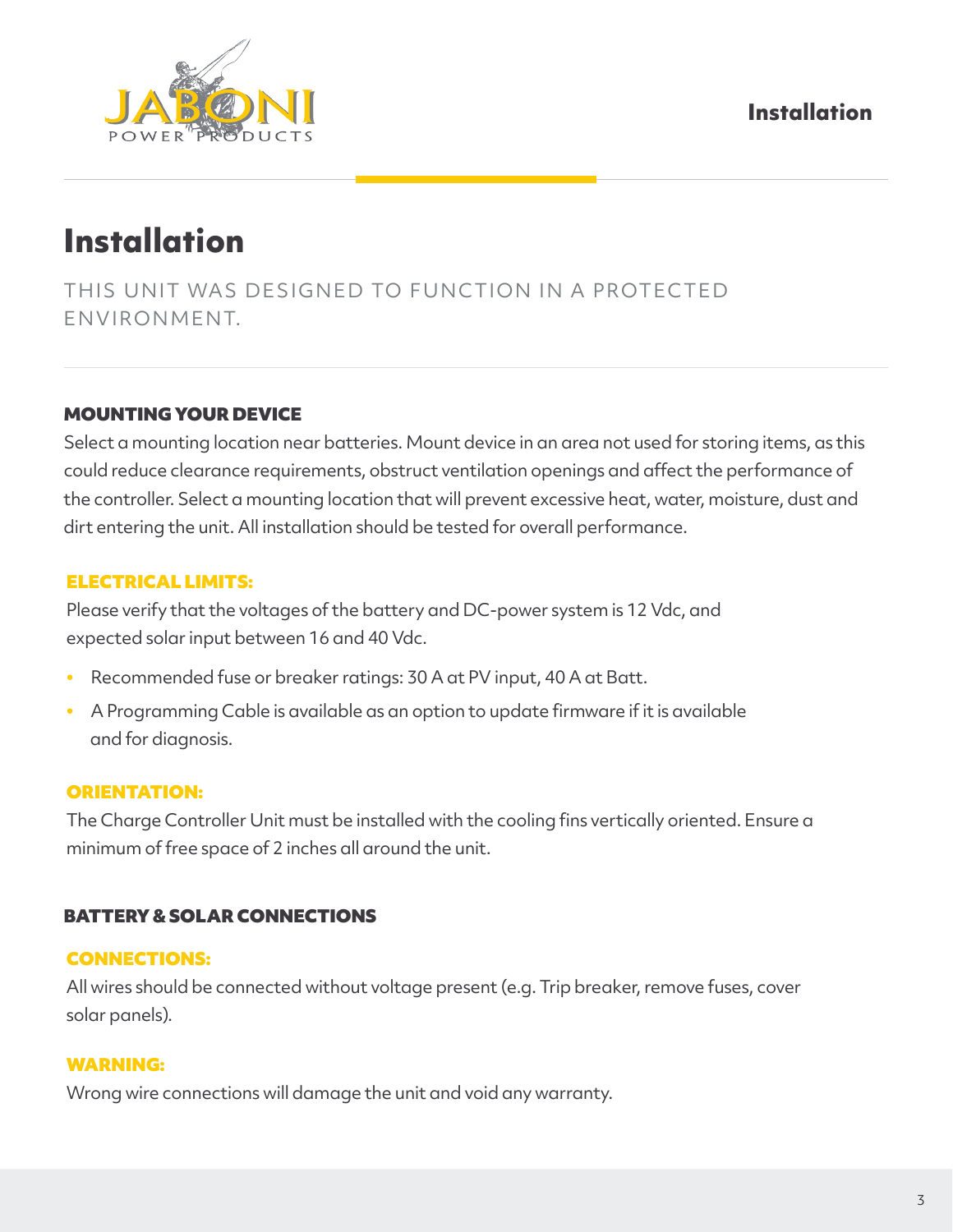## **Installation**



#### PUSH-IN CONNECTORS

Push the tab inside the rectangular hole of the connector using a small flat screwdriver, and plug the stripped wire into the circular hole. Then remove the screwdriver. The connector should hold the wire.

To disconnect the wire, use a flat screwdriver, as indicated above, and pull the wire out.



#### RVC CONNECTOR:

Through the RVC port, the Charge Controller Unit can be connected to either the optional JPP Remote, or to an on-board RVC network with its third party display.

To use a third-party display, the system integrator needs to program the display. See the Datasheet for the RVC codes to use.

## T. R. CONNECTOR:

The T.R. connector holds the jumper that enables the terminator resistor for the RVC network. If the Charge Controller is not the last unit on the RVC network, this jumper has to be removed.



### GROUND LUG CONNECTOR:

This connector is provided for electrical ground purpose. No additional adjustments are needed for the unit to function.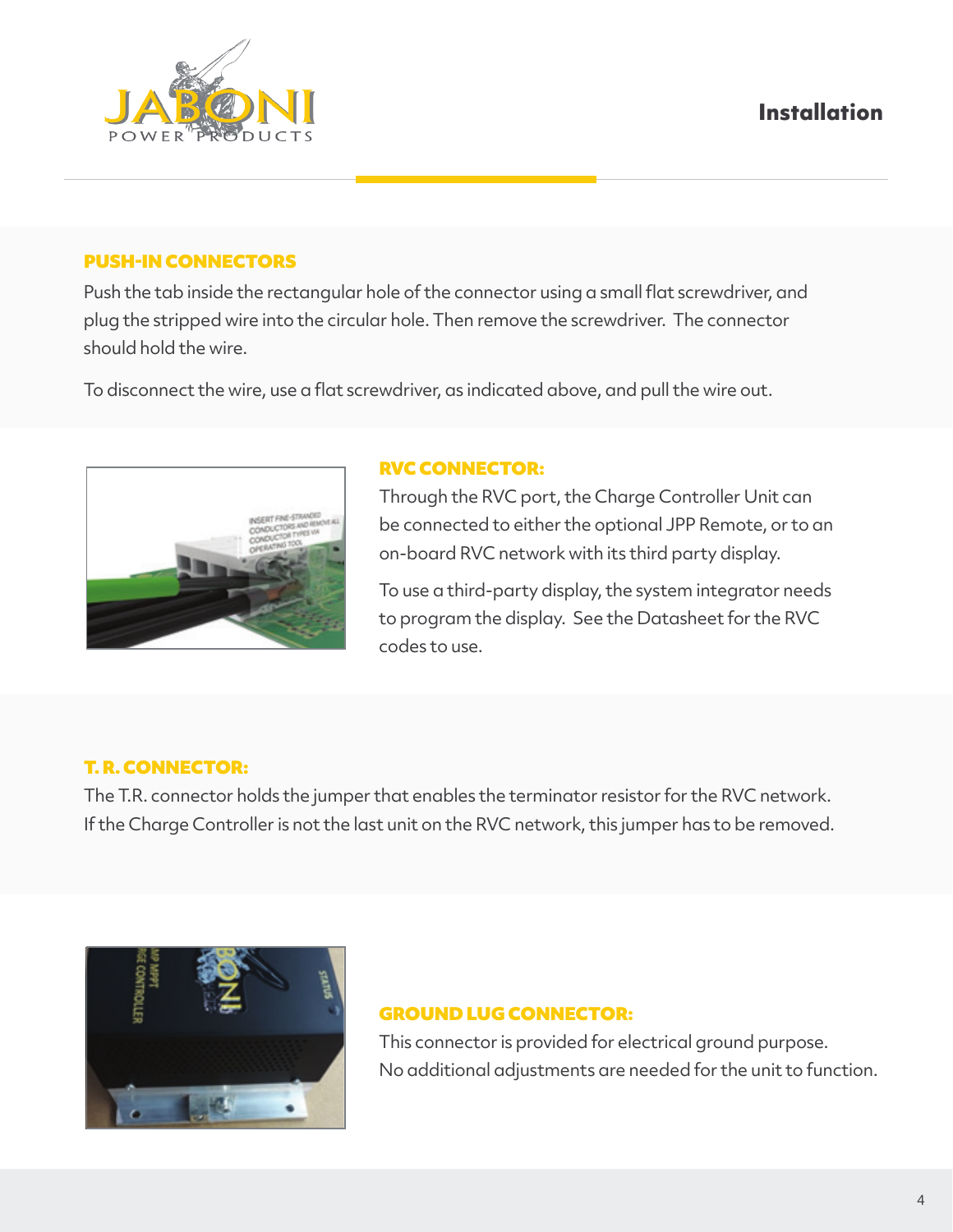

# **Operation**

## REMOTE DISPLAY

The optional JPP Remote Display features buttons to scroll UP, DOWN over the 2x16 character LCD display, MENU and ON/OFF.

The Remote Display gives access to solar and battery status information, and allows the user to vary some operating settings of the Charge Controller Unit.

To use a third-party display, the system integrator needs to program the display. See the Datasheet for the RVC codes to use.

**NOTE:** THE DESCRIPTION OF OPERATION REFERS TO CONTROLS AND DISPLAY MESSAGES USING THE JPP REMOTE DISPLAY PANEL. IF ANOTHER DISPLAY IS USED ON THE RVC NETWORK EQUIVALENT COMMANDS AND MESSAGES WILL BE AVAIL ABLE.

Connect the RJ plug of the remote cable to the port identified as REMOTE on the back of the Remote unit and the Molex plug to the Molex jack on the Charge Controller Unit.



To turn on the unit, press the ON/OFF button on the Remote. If there is power available from the solar array, the display status will change from "OFF" to "BLK" (Bulk charging mode). If not, the display will show "STBY" (standby) and the unit will wait until the solar array has enough voltage to start charging automatically. To turn off the unit, press the "ON/OFF" button again. The display status will change to "OFF".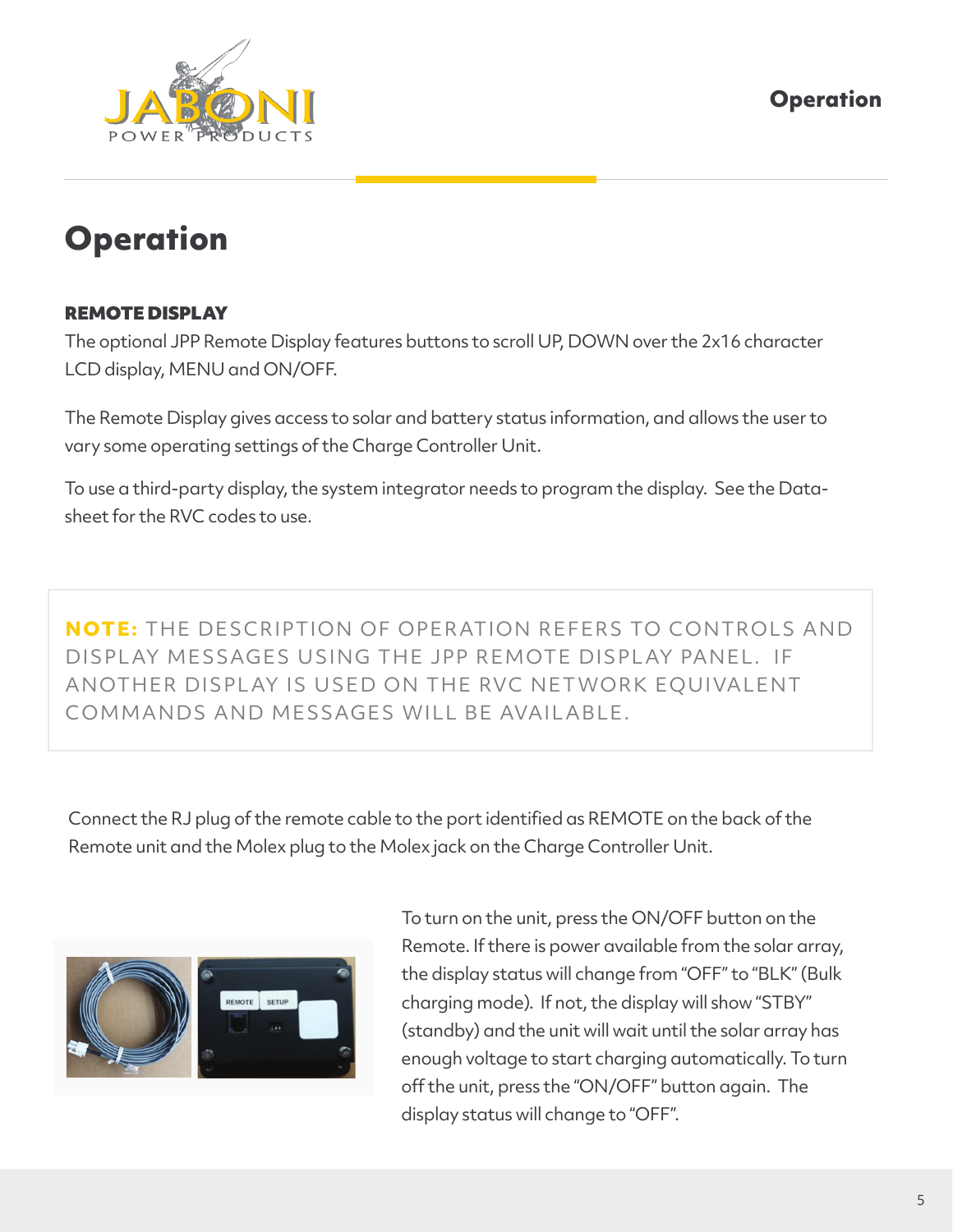## **Operation**



### DISPLAY MENU AND USER CONTROLS

Press the "MENU" button to show the first menu option. Press it again to go to the next option. To change the value of the option, press the "UP" or "DOWN" buttons. After changing the value of the option shown, press "ON/OFF" to save the new value. The display will show the main screen (voltage, current and device status). If no button is pressed within five seconds after changing a value, the display will return to the main screen without changing the setting.



## **The available options are:**

- Charger RVC instance: Selects the Charge Controller to be managed (range 1 to 3). Default: 1.
- Maximum output current: Configures the output current (range 1 to 30 amps). Default: 30.
- Battery type: Sets the battery type (options are wet lead-acid, AGM, gel and lithium. Default: wet lead-acid.
- LCD Contrast: Changes the contrast of the display (range from 1 to 9). Default: 5.
- Communication port: Changes the configuration of the port to allow a technician to connect the Unit to a PC (options are CAN and PC). Default: CAN.

The DIP Switch located on the back of the Remote Unit enables (switch 1 on) or disables (switch 1 off) the terminator resistor and sets the RVC instance number of the display in case there are more displays sharing the same network as follows: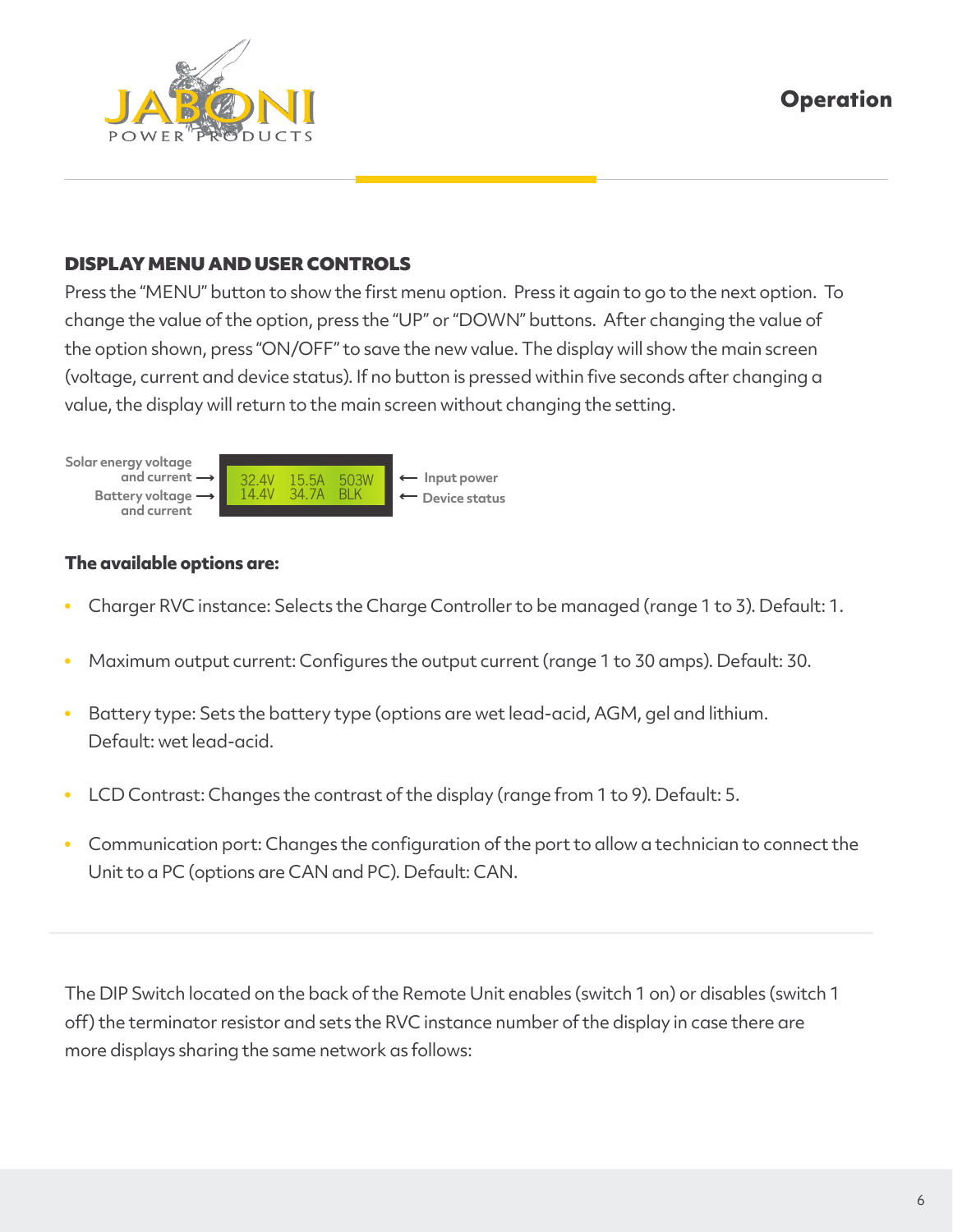

| Switch 2 & 3 in ON position | None |  | 2,3 |
|-----------------------------|------|--|-----|
| Instance                    |      |  |     |

In case the Remote shows strange characters or does not respond to buttons, you can reset it without disconnecting it. Simply press briefly "UP", "DOWN" and "MENU" at the same time and the Remote will restart with the factory defaults.

The Charge Controller Unit is intended to be used with a display, although the Unit can be disconnected from the Remote or display and it will keep working autonomously after the Unit is on.

The Unit has a communication port, a RESET button, a DIP switch and 1 LED indicator (See Datasheet).

The communication port allows a qualified technician to do firmware upgrade, adjust factory parameters and diagnosis if required. This is done using a special cable provided by the factory. The RESET button is used to reinitiate the unit (Hard-Reset) if it misbehaves, and to upgrade the software with a new version.

The DIP switch sets the RVC instance of the device, 1 by default. The options are:

|                          | <b>Switch in ON position</b> | None |  |  |
|--------------------------|------------------------------|------|--|--|
| COMM RESET SETUP<br>PORT | <b>Instance</b>              |      |  |  |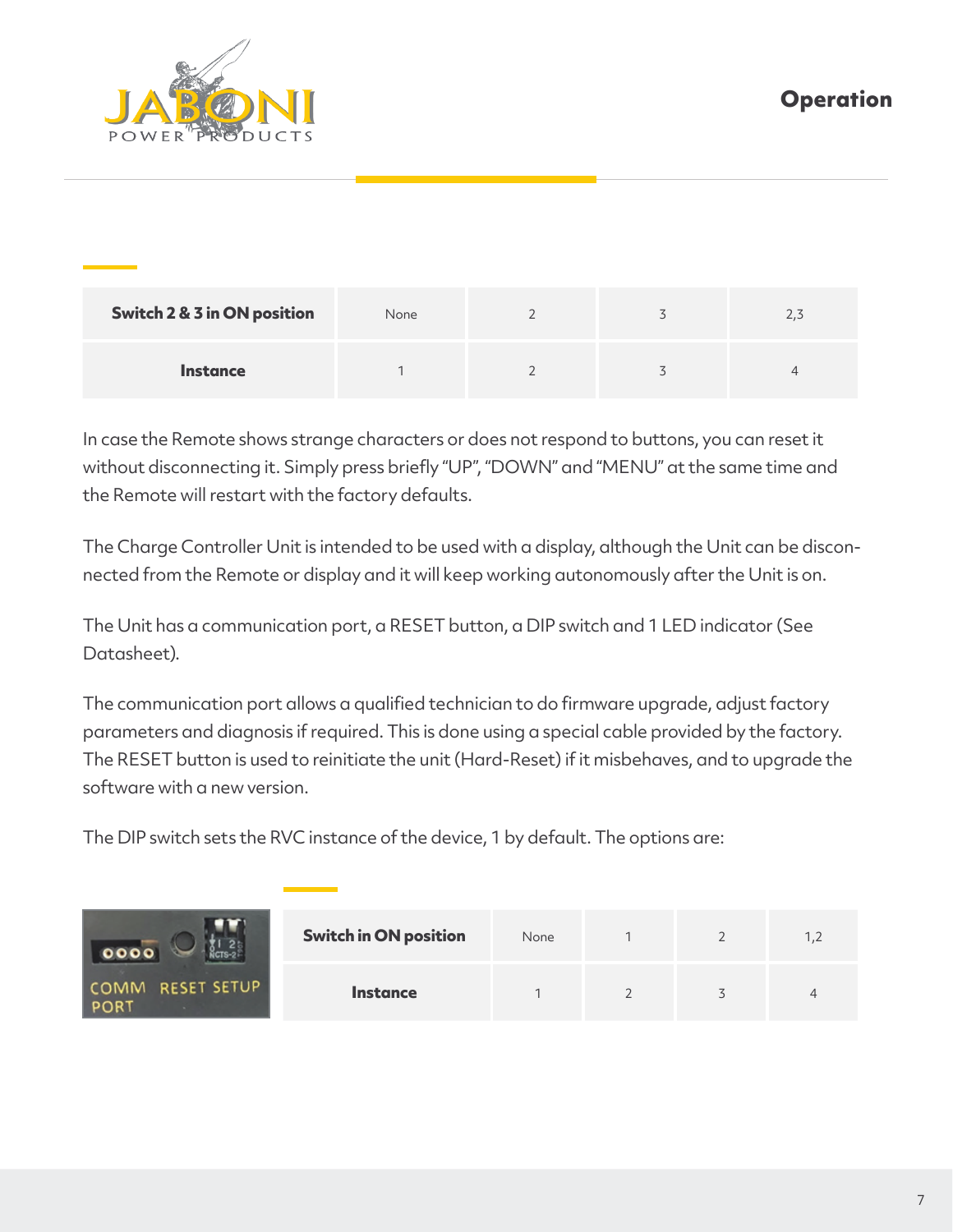**Operation**



|                                                | <b>LED</b> | <b>Status</b>        |
|------------------------------------------------|------------|----------------------|
| The LED indicates the<br>unit status as shown: | Off        | Off or not energized |
|                                                | Slow blink | Standby mode         |
|                                                | Steady     | Charging             |
|                                                | Fast blink | Faulty condition     |

The Charge Controller Unit must be turned on or off using the Remote or a third-party display using the appropriate RVC commands. Also, the output current and the battery type of the Charge Controller Unit must be configured using these ways.

The current can be adjusted from 1 to 30 DC amps and the battery type can be wet (lead-acid), gel, AGM or Lithium.

When the unit starts charging the battery bank, it will try to reach the maximum output current setting in MPPT mode.

With solar panels connected, the digital control system applies a 3-stage charging algorithm: Bulk Charge, Absorption Charge, Float Charge, in accordance with the state of the battery charge and the type of battery selected.

The Unit will enter into standby mode if the solar panel voltage drops below minimum acceptable voltage during the charge (for example, at night). The unit will return to charge mode when the solar panel voltage is acceptable again.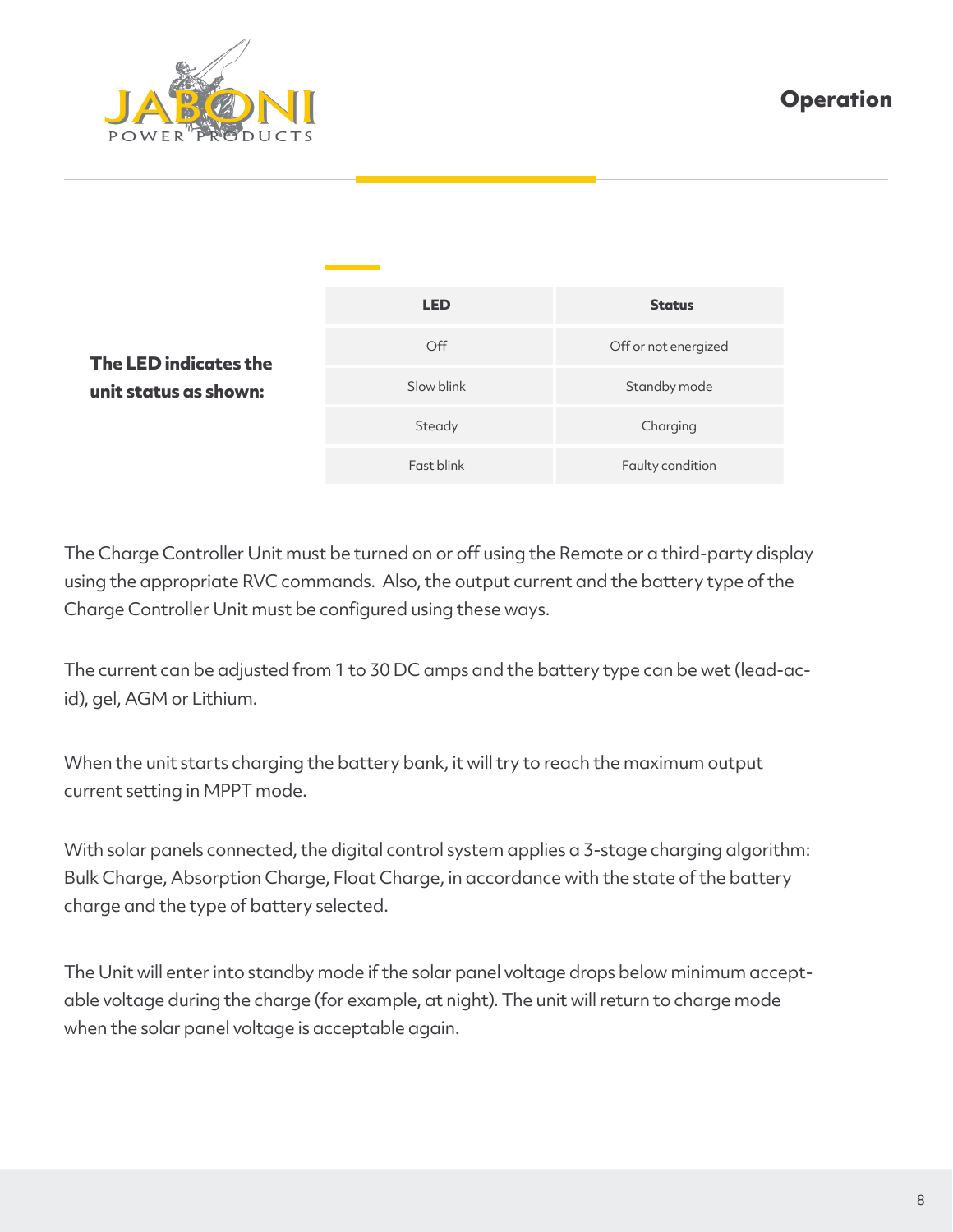

## **TESTING**

The Charge Controller Unit is powered from the 12V battery bank. If the unit is connected only to the solar array, it won't turn on.

Connect a JPP Remote, if available, to the Charge Controller Unit using the Remote Cable; otherwise, connect the Charge Controller Unit to the RVC network using the appropriate cable. Allow power to the unit from the battery and then the solar panels.

Start the Charge Controller by pressing the ON/OFF button of the Remote or the appropriate command using the third-party display. Wait until the display shows the voltages, currents and status of the system. When finished testing, turn the system off by pressing the ON/OFF button of the Remote or the appropriate command using third-party display.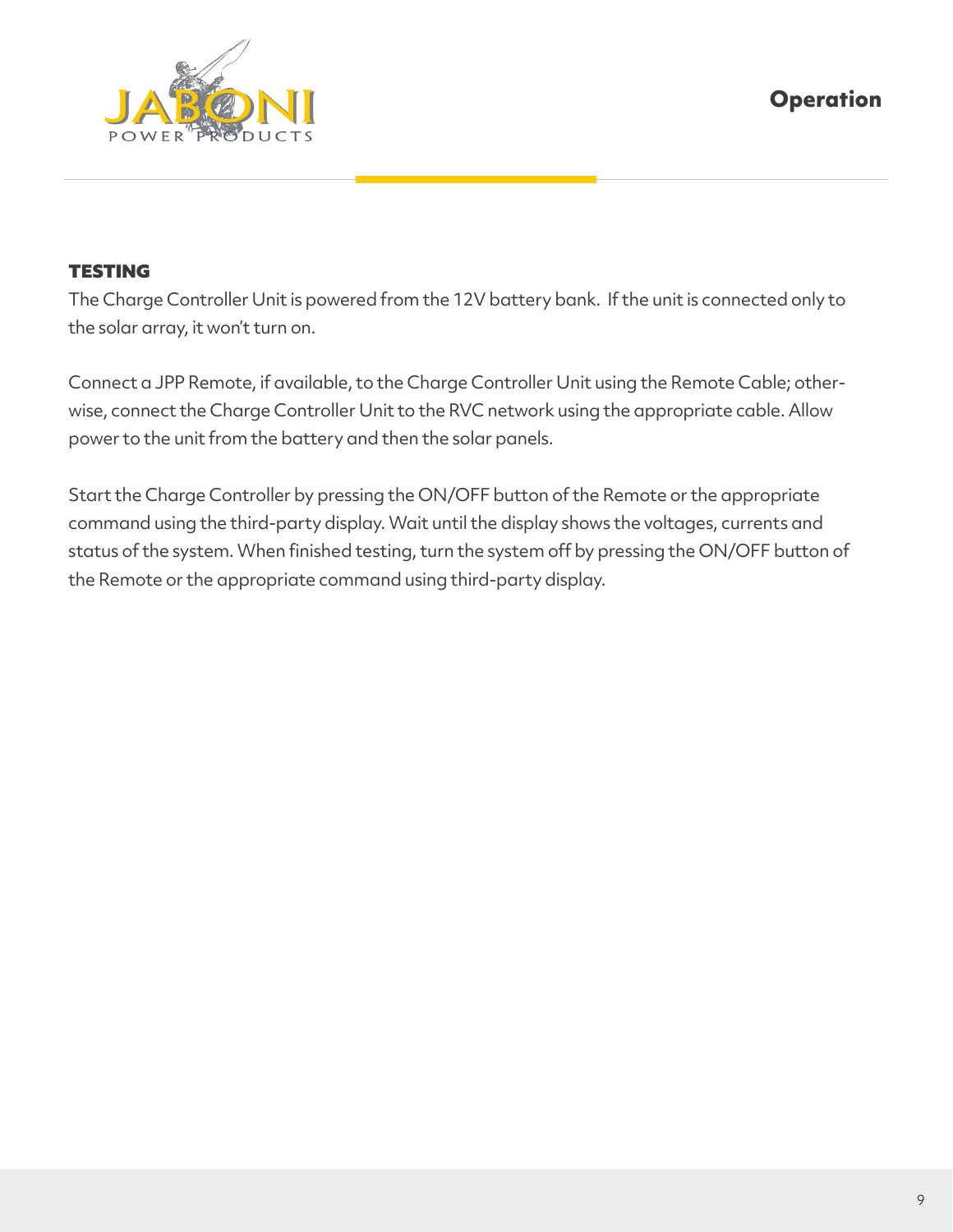**Care & Maintenance**



## **Care & Maintenance**

The Charge Controller is maintenance free. Depending on the type of batteries installed, your batteries may still need maintenance.

Ensure the controller is installed INDOORS in a dry location and away from heat and moisture sources.

## **The following periodic inspections and maintenance tasks are highly recommended for best performance:**

- Check for any rusting or corrosion around the battery terminals
- Verify that the connected solar panels and loads do not exceed the unit rating
- Tighten all the terminal screws and inspect for any loose, broken, corroded, humidity, and burned wire connections.
- Ensure solar panel is mounted properly, trying to avoid partial shadows on them.
- Check for any dirt, debris, or corrosion on the solar panels.
- Periodically clean the solar panels with water. Do not use chemicals.

It is recommended to verify the battery state of charge regularly, that the connected DC loads do not exceed the maximum rating of the unit, and that the average total power consumption of the DC loads is less than the one that can be produced by the solar panel array.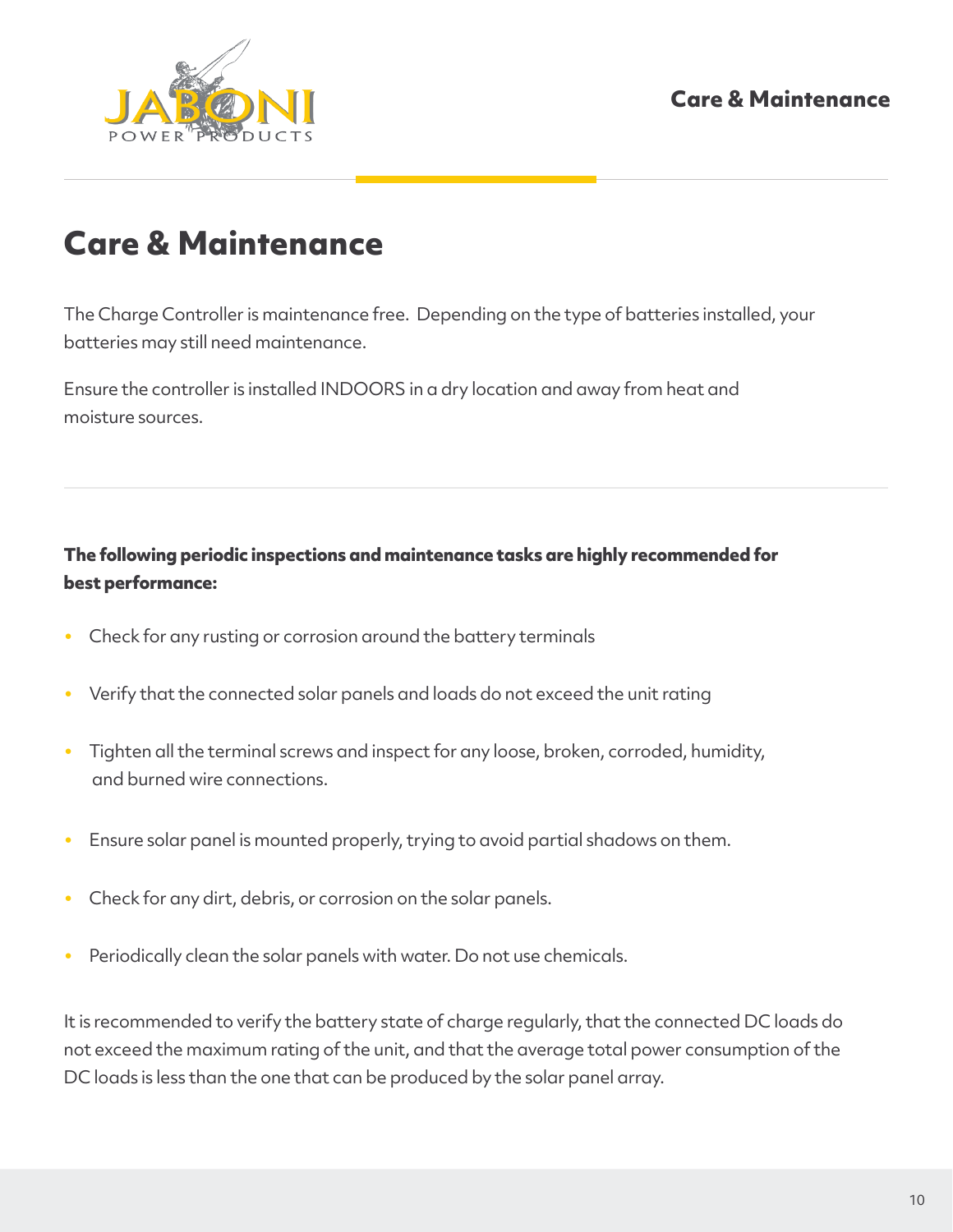## **Troubleshooting**



## **Troubleshooting**

## ERROR CODES

There are certain conditions that will shut down the unit and the remote display will show a fault code. **These conditions and fault codes are:**

| <b>Message</b>           | <b>Possible cause</b>                                                                                                      | <b>Action to take</b>                                                                                                                                                                    |
|--------------------------|----------------------------------------------------------------------------------------------------------------------------|------------------------------------------------------------------------------------------------------------------------------------------------------------------------------------------|
| High battery<br>voltage  | The battery bank is receiving charge from<br>another controller; Battery cable loose or was<br>disconnected while charging | Check if another controller is<br>charging/equalizing the bank. Turn off unit<br>and check connections                                                                                   |
| Low battery<br>voltage   | Battery bank is discharged;<br>One or more batteries are damaged                                                           | Disconnect loads from battery bank before<br>trying to charge again. Check battery conditions<br>and replace if necessary                                                                |
| High temperature         | Poor ventilation around the unit<br>High ambient temperature;<br>Continuous overload current                               | Make sure unit has enough room to dissipate<br>heat. Turn off unit and let it cool down. Check if<br>loads are draining too much current from<br>batteries. Disconnect unnecessary loads |
| High output current      | A load was connected suddenly to battery<br>bank; Short circuit at the output                                              | Check loads and battery connections                                                                                                                                                      |
| High solar panel voltage | The solar array voltage is higher<br>than the limit of the charger                                                         | Verify the solar panel array configuration /<br>connections                                                                                                                              |

- When an error code occurs, the unit will interrupt charging and remain idle. After removing the cause, press the ON/OFF button to reset the fault and press it again to reinitiate the unit.
- If the condition disappears but the fault code remains, the device may have problems and should be sent to a Repair Center.
- By default, the error will be reset after one minute and will return to the last normal status (STANBY, ON or OFF mode).
- If abnormal behavior is present, you can reset the Charge Controller Unit without disconnecting it. Simply press briefly the RESET button. The unit will restart, keeping the battery type and maximum current configurations intact.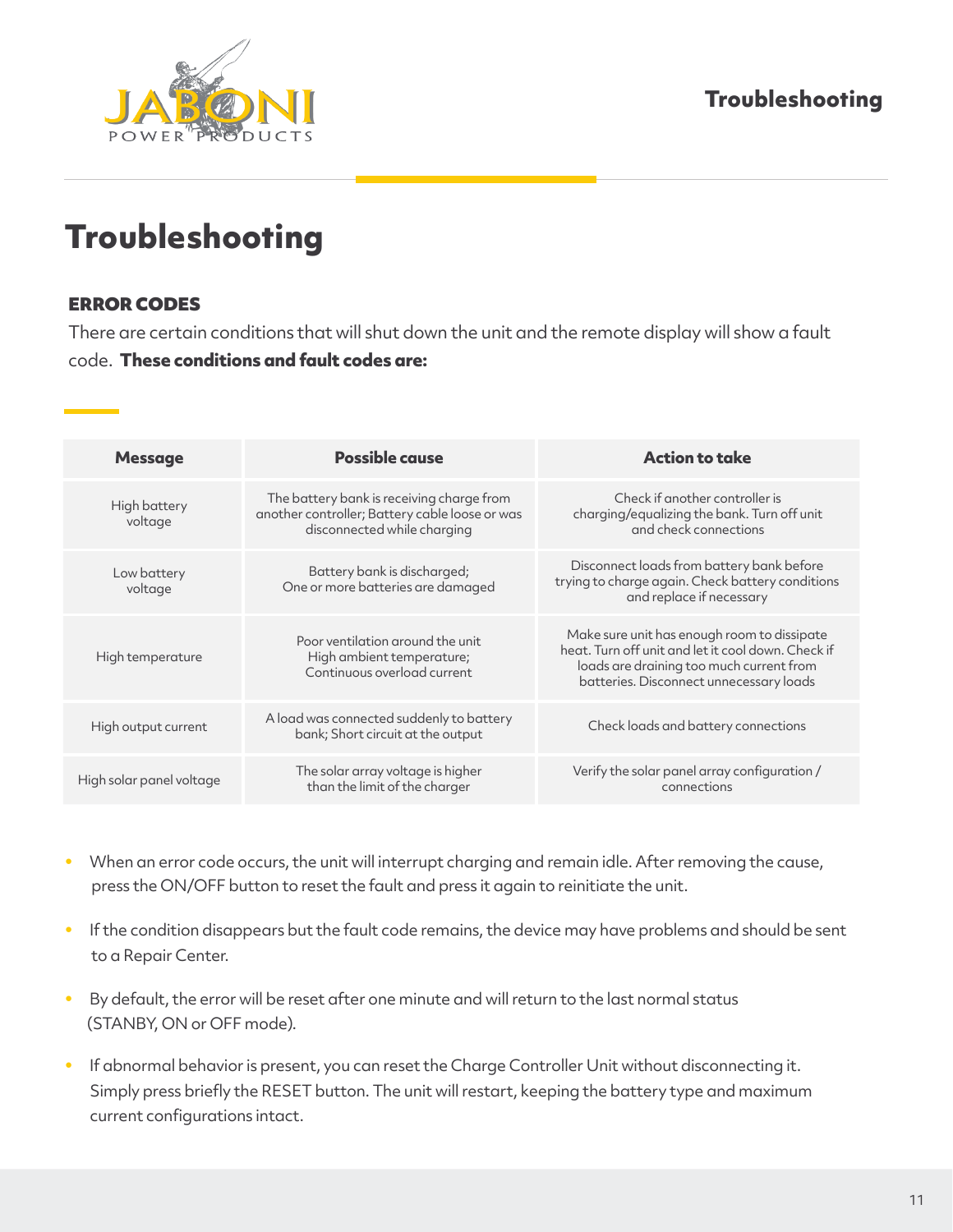

# **Warranty**

Jaboni Power Products extends to the original owner a One Year Limited Product Warranty. This Warranty is in effect from the date of original purchase for a period of one (1) year. This Limited Warranty is extended specifically for and is limited to recreational vehicle or Specialty Vehicle application and is valid only within the continental United States, Alaska, Hawaii and the provinces of Canada. JPP warrants to the original owner that its products are free from defects in material and workmanship, under normal use and service, based on its intended use and function. This Warranty is limited to the repair or replacement, at JPP' s discretion, of any defective parts or defective assembly. Any implied warranties of merchantability or fitness for intended use are limited in duration unless applicable State Law provides otherwise. You may have other rights as specified by each individual state.

## EXCLUSIONS

#### **The OEM Warranty specifically does not apply to the following:**

Any JPP product that has been repaired or altered by any unauthorized person. Any damage caused by misuse, faulty installation, testing, negligence, accident or any JPP product installed in a commercial vehicle. Any JPP product whose serial number has been defaced, altered or removed. Any JPPproduct whose installation has not been in accordance with the JPPwritten instruction. Any consequential damages arising from the loss of use of the product including, but not limited to, inconvenience, loss of service, loss of revenue, loss or damage to personal property and cost of all services performed in removing or replacing the JPP product. Specifications are subject to change without notice or obligation.

### CONSUMER WARRANTY CLAIM PROCEDURE

Upon determination and validation by an authorized OEM dealer that a JPP product has a defect, the dealer shall contact JPP warranty service and obtain a return goods authorization (RGA) number. This number must appear on all correspondence with warranty service. Upon validation of the warranty, JPP, at its discretion, shall either repair or replace the product with a like product. For ease of identification. The RGA number must be placed on the outside of the carton used to return the product.

### **Do not mark directly on the product. The product must be packaged properly to avoid further damage, which could cause a non-warrantable condition.**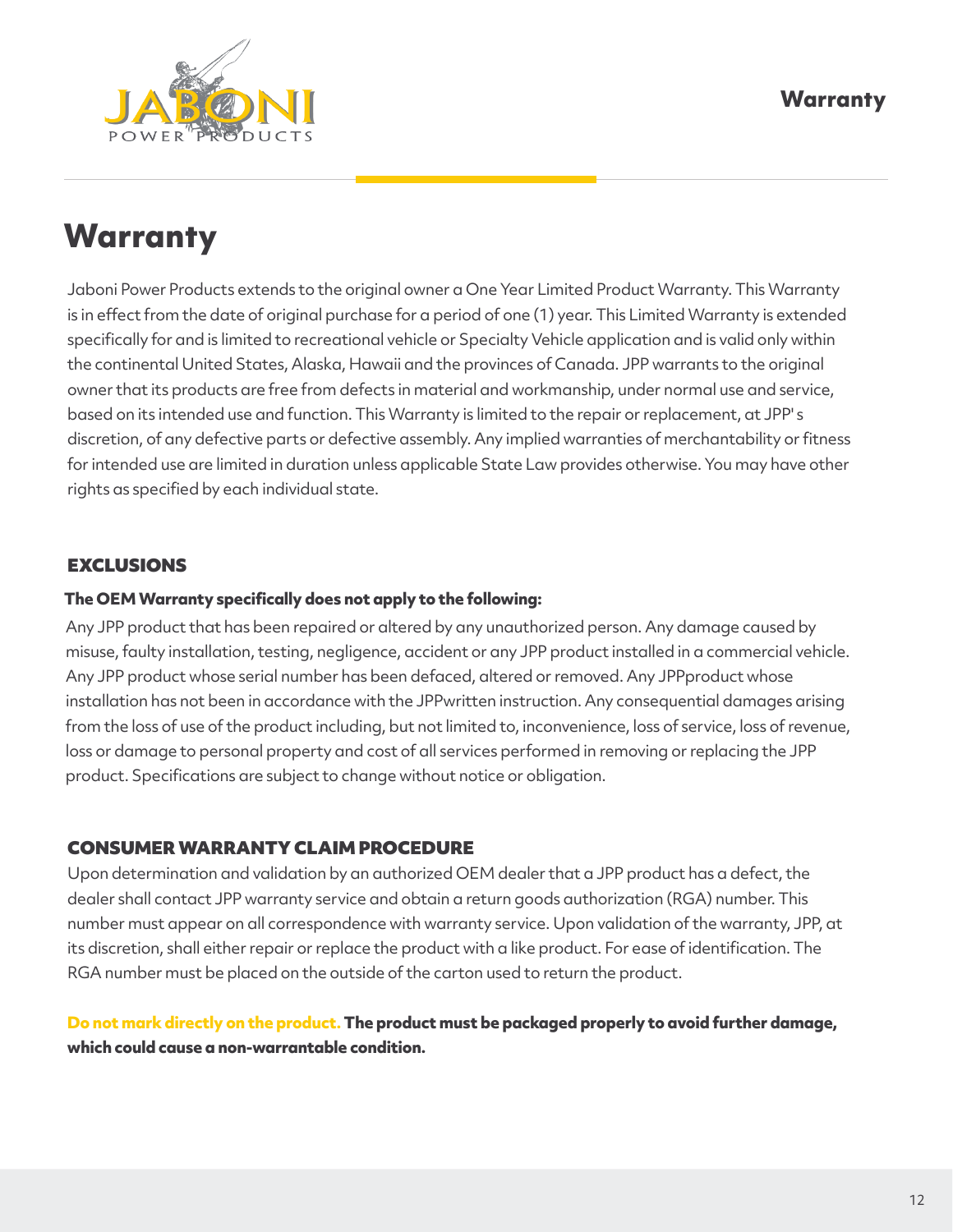

## **Data Sheet**

SOLAR CHARGE CONTROLLER FOR RECREATIONAL VEHICLES 30A-MPPT-RVC

## SPECIFICATIONS

| <b>Electrical and Physical Specifications 30A-MPPT-RVC</b> |                  |                 |  |  |
|------------------------------------------------------------|------------------|-----------------|--|--|
| <b>Parameter</b>                                           | <b>Value</b>     | <b>Unit</b>     |  |  |
| Nominal system voltage                                     | 12               | <b>VDC</b>      |  |  |
| Minimum solar array voltage                                | 15               | <b>VDC</b>      |  |  |
| Maximum solar array voltage                                | 45               | <b>VDC</b>      |  |  |
| Maximum output current                                     | 30               | <b>ADC</b>      |  |  |
| Battery voltage range                                      | $8 - 16$         | VDC             |  |  |
| Maximum input power                                        | 550              | Watts           |  |  |
| Peak efficiency                                            | 97               | $\%$            |  |  |
| Operating consumption                                      | $30 - 40$        | mA              |  |  |
| <b>Dimensions</b>                                          | 11.23x12.21x8.22 | cm              |  |  |
| Humidity (non condensing)                                  | 95               | $\%$            |  |  |
| Operating temperature                                      | 0 to 50          | $^{\circ}$ C    |  |  |
| Overall volume                                             | 1127             | cm <sup>3</sup> |  |  |
| Weight                                                     | 0.82             | Kg              |  |  |
| Wire gauge                                                 | $8 - 12$         | AWG             |  |  |
| Communication protocol                                     | RVC (Can Bus)    |                 |  |  |